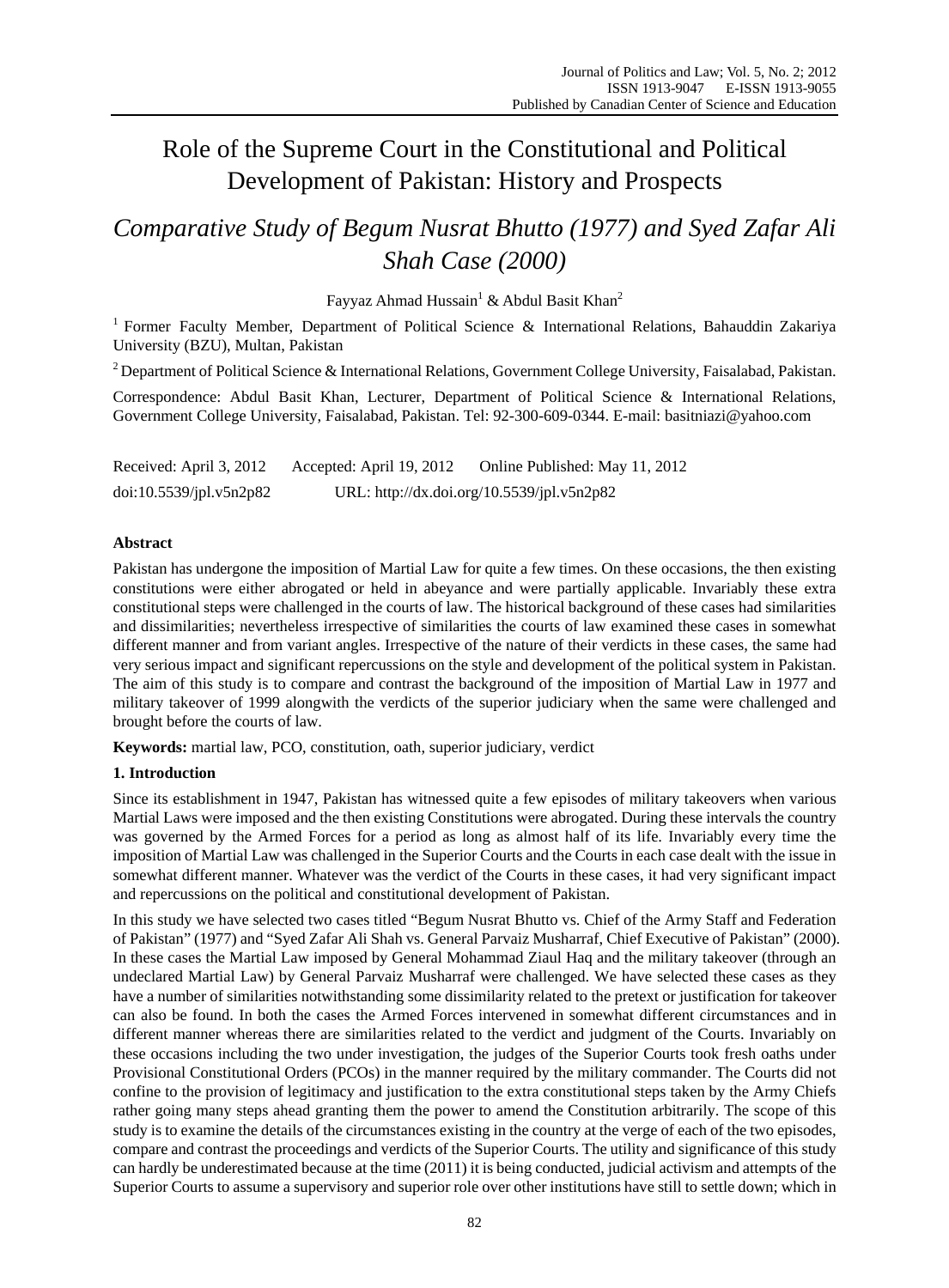its turn shall again have serious impact and significant repercussions on the future style and performance of the political system in Pakistan. In August-September 2011, the suo moto action regarding targeted killings in Karachi, which exhibit somewhat a picture of civil war, taken by the Chief Justice of Pakistan *prima facie* appears to be a pre-emptive step to control such a situation which in the past had resulted in the apparent failure of the governmental writ consequently facilitating the imposition of Martial Law. The study shall give the reader the opportunity to understand the role of the Superior Courts before 2009 (which was extremely submissive) and compare with their role under judicial activism (2009 onwards). In the following pages we will discuss the historical background pertaining to these two cases which is essential and shall be helpful to analyze the same.

## **2. Begum Nusrat Bhutto vs. Chief of the Army Staff**

#### *2.1 Agitation against Bhutto Government*

Before the imposition of the Martial Law in 1977, Pakistan was facing quite a serious condition of law and order. The countrywide agitation including the use of violence and show of street power had totally undermined the minimum level of the governmental writ throughout the mainland and had disturbed the daily life of the citizens. The situation in the largest cities of Karachi, Lahore, Multan and Peshawar was extremely explosive. Armed Forces were called to maintain law and order but to no avail because at some places they received substantial resistance hence were ineffective whereas in some other places especially in the Punjab, the personnel of the Armed Forces were either reluctant to combat with the civilians or totally refused to fight against their own people (Hussain, 1989: passim). It would be worth-mentioning that this situation was not product of a simple or single phenomenon rather was creation and outcome of complexities. Zulfiqar Ali Bhutto, the then Prime Minister, had time and again alleged that the United States of America was involved in the creation of the said turmoil. He believed that the Pakistan National Alliance (PNA), constituted by nine political parties having nothing in common but the animosity against him, was sponsored by the US Administration. Leaving alone that to what extent Bhutto was right in blaming the US and the PNA for the turmoil, but it was beyond doubt that the PNA was combination of odds which could not be explained in any term of logic except to agree with Bhutto's contention that they were working under foreign command. The PNA consisted of the Marxist-Leninist party of the left i.e. National Awami Party of Khan Abdul Wali Khan on the one hand and the fundamentalist religious parties like Jamaat-i-Islami, Jamiat-ul-Ulema-i-Islam and Jamiat-ul-Ulema-i-Pakistan on the other; while Tehreek-e-Istiqlal, an anti-right progressive party led by Air Marshal Asghar Khan, was another constituent of the alliance. During anti-Ayub agitation, Asghar Khan advocating progressive manifesto had once joined hands with Bhutto and was known to be his logical ally whereas it is worth-noting that during PNA's election campaign and post-election agitation he appeared to be the most vocal opponent of Bhutto. Elections for the National Assembly and the four Provincial Assemblies were scheduled to be held on  $7<sup>th</sup>$  and  $10<sup>th</sup>$  of March 1977 respectively and according to the results of the elections for the National Assembly, declared by the Election Commission of Pakistan, the PNA could not win a considerable number of seats in the National Assembly. The polling for the elections of four Provincial Assemblies scheduled on the  $10<sup>th</sup>$  of March was boycotted by the Alliance alleging that for sweeping all the constituencies, Bhutto had widely rigged the elections to the National Assembly.

#### *2.2 Involvement of the Army*

The situation was not that simple as it seemed. Lawrence Ziring (1998) observes that within the army especially among the lesser ranks there was a common feeling of resentment against Bhutto's questionable and arrogant behavior as well as policies of his government. They believed that if allowed to continue he would destroy the remaining Pakistan. Ziring further observes that on this point there was no disagreement among the principal commanders of the army who were very clear about remaining loyal to Bhutto or breaking with him (Ziring, 1998: 419). He writes

"These were not the idle thoughts of the military's higher echelon, but the sentiments of a solid portion of the army's unit and field officers. As early as December 1976, no longer able to endure Bhutto's behavior, field and junior officers of the Pakistan Army plotted his overthrow. It would take the elections of March 1977 and the resulting aftermath to their planning to the point of execution. It would also take substantial pressure to convince General Zia to lead the coup. Zia was not the strategist in the overthrow of Zulfikar Ali Bhutto, but he was made an instrument. Zia was faced with a win-lose situation and, in order to preserve the unity of the army as well as his command, he yielded to those younger majors and colonels who had earlier concluded it was either them or Bhutto." (Ziring, 1998: 420)

"Time, however, had run out. The younger officers had 'convinced' their senior commanders that the moment for action had arrived. Bhutto would be denied the use of the instruments of official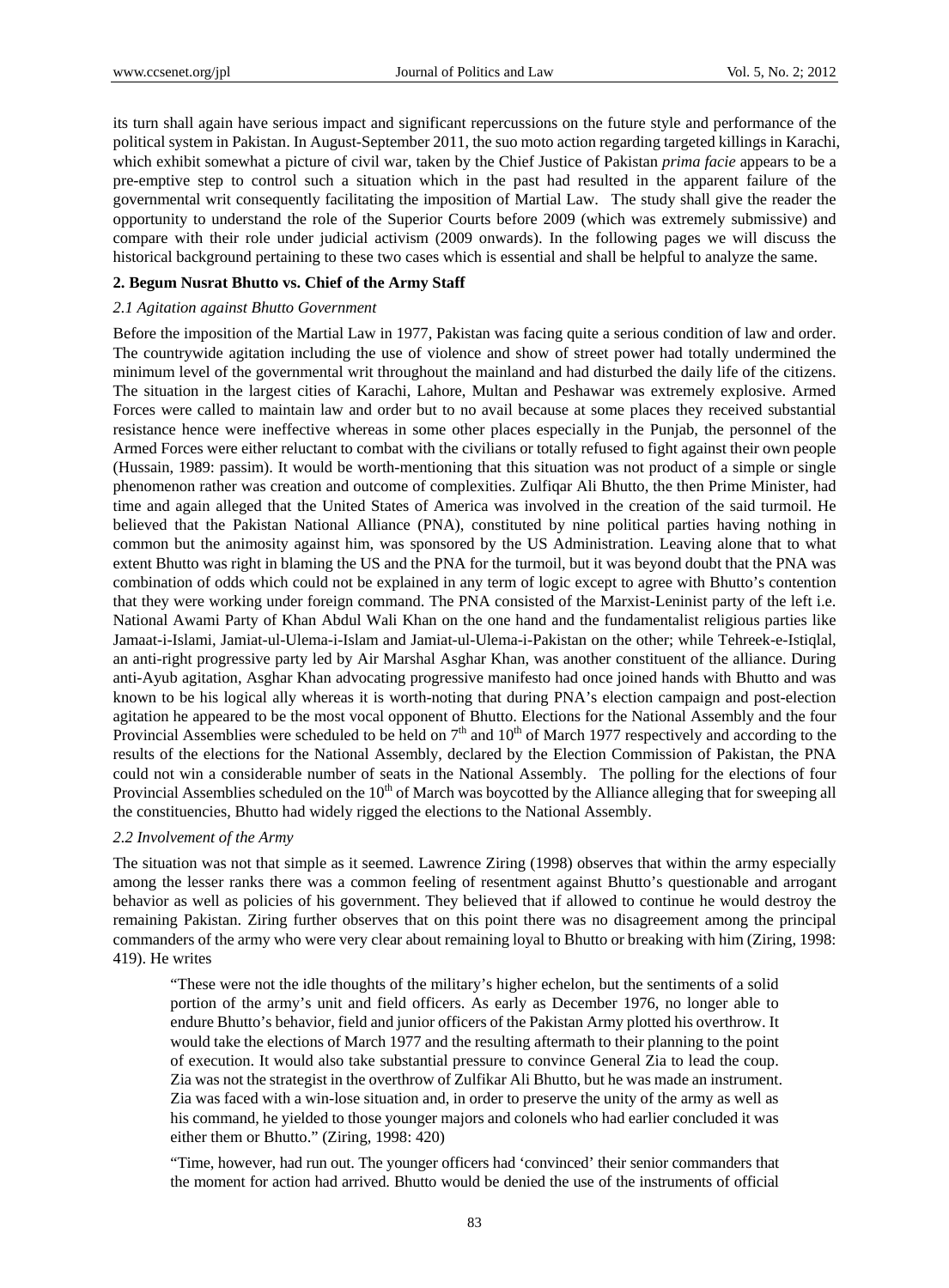violence and would no longer be permitted to silence his opposition. The Prime Minister, they concluded, would sacrifice the country, much as he had sacrificed East Pakistan. Truly believing that 'heads would roll' if Bhutto was allowed to remain in power, the majors and colonels forced Zia's hand. The generals would either go along with the *coup* or they, too, would be victims in the unfolding drama. Zia's choice lay in preserving the integrity of the army or saving Bhutto. In the end, he chose the army." (Ziring, 1998: 422)

Ziring's (1998) statement is more than reliable because he is not a simple researcher or book-writer rather he is part of the think-tank which dominate US policy making and implementation. Moreover, he has full access to all sensitive and secret documents of both US and Pakistan's administrations.

One can very well infer from Ziring's statement that the Armed Forces had already planned to overthrow Bhutto well before July 1977 hence could be instrumental in managing to paint a picture of such elections which appeared to be widely rigged. Bhutto might have lost some of his popularity as a leader but it was proved by later happenings that he had not become that unpopular as projected by PNA and the Armed Forces.

# *2.3 Imposition of Martial Law by Zia*

On 5th of July 1977, Zia imposed Martial Law throughout Pakistan. Bhutto was dismissed and taken in custody. Unlike Ayub (1958) and Yahya (1969) he declared the then existing Constitution of 1973 as held in abeyance. He immediately met Justice Yaqoob Ali, the Chief Justice of Pakistan because after the takeover the foremost task for Zia was to seek legitimacy for his extra constitutional steps. Chief Justices of the four High Courts were appointed as acting Governors of their respective provinces who readily accepted the said assignment. In order to further appease the judiciary, the writ jurisdiction of the Courts was restored on  $7<sup>th</sup>$  of July, 1977 i.e. only two days after its withdrawal through Laws (Continuance in Force) Order 1977 (Note 1).

# *2.4 Election Campaign and Detention of Bhutto*

Zia announced that the general elections would be held on October 18, 1977. Accordingly all the political parties including Bhutto's PPP started their campaign. Contrary to the opinion and belief of the Zia regime and the PNA, Bhutto's public meetings were fetching huge gatherings. Everywhere he received very warm welcome from the people who had been anxiously waiting for quite long just only to have a glimpse of him. Hamid Khan (2009 )observes

"The PNA realized that Bhutto was not yet undone, but was a potential danger as long as the elections loomed large on the horizon. Meanwhile, the martial law government felt constrained to stop Bhutto's eventual return to power. It seemed that elections could only help Bhutto. The only way out for the martial law regime was to bar the PPP leader from participating in the elections." (Khan, 2009: 325)

On 17<sup>th</sup> September 1977, Bhutto and ten other members of his party were detained under a Martial Law regulation issued by Zia regime. After that Nusrat Bhutto took over the job and started addressing public meetings which were fetching even more people than before. This was rather a cumbersome position for Zia and Bhutto's opposition.

"On 30 September, the PNA chief, Mufti Mahmood, also urged accountability before the polls. This meant that the PNA had become demoralized by seeing that the PPP, now led by Nusrat Bhutto, was attracting large crowds in their election rallies. The PNA leadership rushed into the arms of Zia and the military *junta* seeking the postponement of elections." (Khan, 2009: 326)

On 20<sup>th</sup> September 1977, the detention of Z.A. Bhutto and his associates was challenged by Begum Nusrat Bhutto through a writ petition filed in the Supreme Court of Pakistan. In the petition, the validity and legality of the regime was challenged alleging that the detentions were aimed at preventing the PPP's participation in the election. In exercise of the original jurisdiction of the Court, Chief Justice Yaqoob Ali admitted the said petition and ordered immediate shifting of the detenus from Lahore to Rawalpindi (which received no compliance from the regime). The  $25<sup>th</sup>$  instant was fixed for the next hearing.

# *2.5 The Reconstitution of the Supreme Court*

The admission of the petition assured Zia that the Chief Justice was not going to do the needful hence he was prompt to amend the Constitution of 1973 arbitrarily through CMLA's Order Number 6 of 1977 issued on September 22, 1977 (Note 2). As a consequence of the said amendment, the Fifth and the Sixth Amendments were withdrawn from the Constitution. By virtue of the Sixth Amendment, Yaqoob Ali Khan, even after attaining the age of superannuation fixed for the judge of the Supreme Court, was allowed to continue and complete five years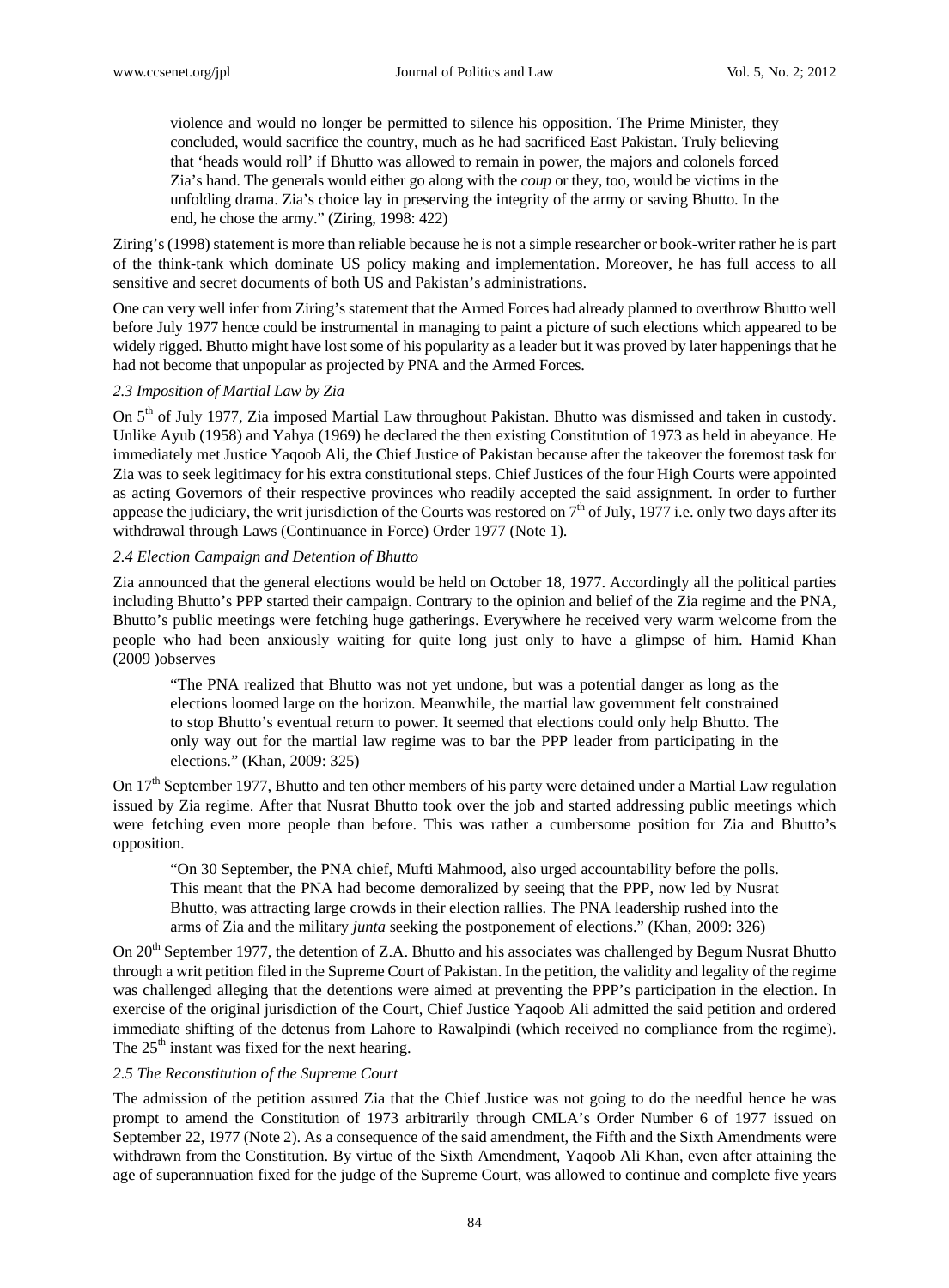term as the Chief Justice of Pakistan. After the withdrawal of the Sixth Amendment, Justice Yaqoob Ali stood retired and the Supreme Court was left without a Chief Justice. The Martial Law administration reconstituted the Supreme Court and Justice Anwar-ul-Haq assumed the office of the Chief Justice of Pakistan. The Court succumbed to the said exercise of authority by the Chief Martial Law Administrator thus establishing superiority of the latter over the former. By virtue of that act, even prior to the proceedings and decision of the Nusrat Bhutto case, the Supreme Court of Pakistan had not only accorded legitimacy to the Martial Law regime of Ziaul Haq rather it had acknowledged and recognized its inherent authority to amend the Constitution. Hamid Khan observed that obviously the Supreme Court reconstituted by virtue of the said amendment in the Constitution of 1973, had right from the beginning accepted the lawful authority of the regime and recognized it as the new law-giver. He concluded

"How could a court which accepts such change and re-constitution of the law later turn around to state that the law maker had no power to make such a law?"(Khan, 2009: 326)

Earlier, on 7<sup>th</sup> of July 1977, Zia regime had issued High Court Judges (Oath of Office) Order, 1977, which required the judges of High Courts to take a new oath in amended form (Note 3). However no time limit was imposed to take such oath. Except a few judges of the Lahore High Court, all the judges of the four High Courts had already taken the new oath when, on  $22<sup>nd</sup>$  of September 1977, the said order was amended by the regime through High Court Judges (Oath of Office) (Amendment) Order, 1977, requiring the remaining judges of the High Courts to take the new oath within twenty-four hours of the issuance of the order failing which they would cease to hold their offices (Note 4). On the same day, a similar order was issued requiring the judges of the Supreme Court to take new oath in the same form as taken by the judges of the High Courts. All the Judges including the new Chief Justice of the Supreme Court took oath in compliance with the said orders (Note 5).

# *2.6 The Court and the Judgments*

After the Supreme Court was reconstituted in the manner suited to the Martial Law regime, the petition was heard by a nine-judge (a full-court) Bench headed by Chief Justice Sheikh Anwar-ul-Haq. On fourth day of the hearing i.e. October  $1<sup>st</sup>$  1977, the regime invalidated the principal ground for the case by postponing the national elections for an indefinite period. All political activities were also banned (Note 6). The Court met for twenty-one days, heard Mr. Z.A. Bhutto and Mr. Abdul Hafiz Pirzada in person and received written statements from them and Mr. Mumtaz Ali Bhutto in order to avoid charges of incompleteness of the proceedings as suffered by Dosso's case (Note 7).

The leading judgment was written by the Chief Justice who held that the petition was not maintainable and passed order of its dismissal. Justice Muhammad Haleem and Justice G. Safdar Shah endorsed the judgment authored by the Chief Justice. Justice Waheeduddin Ahmad, Justice Afzal Cheema, Justice Muhammad Akram, Justice Dorab Patel, Justice Nasim Hassan Shah and Justice Qaiser Khan wrote separate judgments because they agreed with the judgment written by the Chief Justice only to the extent of dismissal of the petition however, for passing the said order, they had reasons, arguments and grounds different than those recorded by the Chief Justice in the leading judgment.

# 2.6.1 Leading Judgment by Anwarul Haq (Chief Justice)

The Chief Justice recorded the circumstances prevailing in the country between  $7<sup>th</sup>$  March and  $5<sup>th</sup>$  July 1977 in detail and held that there was a serious political crisis in the country leading to a break-down of the constitutional machinery for which the Constitution provided no solution. Before applying the doctrine of necessity in the instant case, he referred to the essence of the doctrine as expounded by renowned Islamic analysts and its application by the Courts of other countries including the Federal Court (as it was named before the promulgation of the 1956 Constitution) and the Supreme Court of Pakistan in the Reference sent by the Governor-General of Pakistan (Note 8) and Asma Jilani case respectively (Note 9). He affirmed that the situation prevailing in the country during the period mentioned above was a mature case for invoking the law of State necessity wherein

"the Armed Forces of Pakistan, headed by the Chief of Staff of the Pakistan Army, General Muhammad Ziaul Haq intervened to save the country from further chaos and bloodshed, to safeguard its integrity and sovereignty, and to separate the warring factions which had brought the country to the brink of disaster. It was undoubtedly an extra-constitutional step, but obviously dictated by the highest consideration of State necessity and welfare of the people." (Note 10)

He ruled that the said step was thus valid and in accordance with the parameters of the doctrine of necessity. While defining the extent and scope of the powers exercised by the Chief Martial Law Administrator, the learned Judge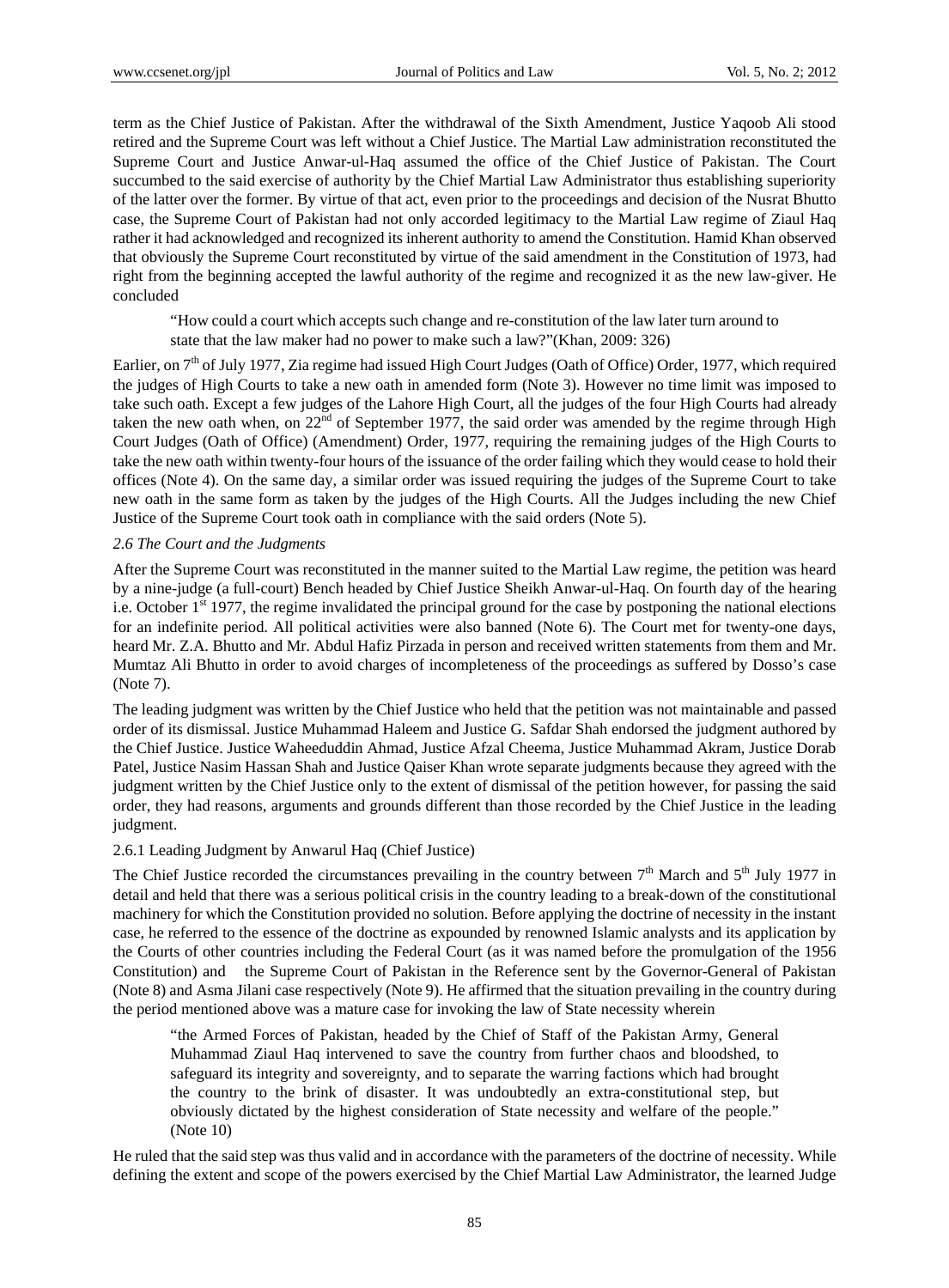remarked that the relevant factor to understand the true nature of the change was the motive of the Chief Martial Law Administrator as declared by him on  $5<sup>th</sup>$  of July, 1977. He held that various definitions of Martial Law offered by some of the renowned jurists could not be applied in the instant case as the 1973 Constitution still remained the supreme law of the land wherein the military take-over was followed by the continuance of the civilian President in office under the Constitution and the superior judiciary was still functioning subject to certain limitations upon it as spelt out by the Laws (Continuance in Force) Order of 1977.

The learned Chief Justice ruled that the Chief Martial Law Administrator, was entitled to perform all such acts and promulgate all legislative measures which consistently had been recognized by the judicial authorities as falling within the scope of the law of necessity and which entitlement, inter alia, included all acts or legislative measures which were in accordance with, or which could have been done under the 1973 Constitution, including the power to amend it.

The learned Chief Justice further held that to achieve his declared objective of promoting the good of the people, the Chief Martial Law Administrator was entitled to perform any act and for that purpose Presidential Orders, Ordinances, Martial Law Regulations or Orders might be used; which if challenged might be reviewed by the Court in the light of the principles underlying the law of necessity. The said power of judicial review might be exercised by the Court notwithstanding anything to the contrary contained by any Presidential Order, Ordinance or Martial Law Regulation/Order.

The learned judge noted that the scheduled elections were postponed till the completion of accountability process of the holders of public offices. It was elaborated by the learned Attorney-General that a period of six months was required for that purpose and thereafter it would be possible to hold the elections within two months. The learned Chief Justice endorsed the contention of the regime as validly based on the doctrine of State necessity and held that it was inappropriate to issue any direction for the announcement of a definite time-table in that regard. He mentioned that the Chief Martial Law Administrator in his speech of July 5, 1977, had declared that the period of constitutional deviation shall be of as short duration as possible. The learned judge stated in clear terms that the said extra-constitutional step was validated by the Court only on the basis of that solemn pledge. According to him, the attribution of any other intention to the Chief Martial Law Administrator or the insinuation that he did not intend to restore democratic institutions as provided under the 1973 Constitution, would be highly unfair and uncharitable. He expected that the said pledge would be redeemed by the Chief Martial Law Administrator because in its nature the same was actually a mandate from the people of Pakistan, who had, by and large, willingly accepted his administration as the interim government of Pakistan.

The learned Chief Justice ruled that by virtue of clause (3) of Article 2 of the Laws (Continuance in Force) Order, 1977, the Fundamental Rights stood validly suspended since the  $5<sup>th</sup>$  of July, 1977 hence the petition was not maintainable.

# 2.6.2 Waheeduddin Ahmad (Judge)

Justice Waheeduddin Ahmad added that he was a party to the judgment in Asma Jilani case, and in his view, the principles laid down in the said case did not apply to the facts of the instant case. According to him, the circumstances of the instant case demanded the principles enunciated by the Federal Court in the Reference by His Excellency, the Governor-General be applied.

# 2.6.3 Afzal Cheema (Judge)

Justice Cheema added that Kelsen's Theory applied by the Court in State vs. Dosso was in conflict with the Divine Law of Islam because it was man-made and not based upon morality; whereas unlike a pure theory of law, the Islamic principles were subjectively centered around morality and aimed at the establishment of an orderly and peaceful moral society placing the security, safety and welfare of the people above everything else. While referring to the relevance of the doctrine of necessity in the instant case he relied solely upon Islamic Jurisprudence and quoted a large number of Quranic verses and traditions of the Holy Prophet (SAW). The learned judge concluded that the recognition and application of the said doctrine in collective and individual perspectives had its origin in Islamic Jurisprudence rather than its western counterpart. He emphasized that the doctrine of State necessity was an extension of the doctrine of individual necessity contemplated by Islam which could be applied with equal force in graver situations of national importance.

In the end of his judgment, the learned judge noted that country wide protest of the people against the government of Mr. Zulfiqar Ali Bhutto had created a situation of a complete breakdown of law and order for which there was no solution provided by the Constitution. He ruled that the doctrine of necessity had, therefore, been rightly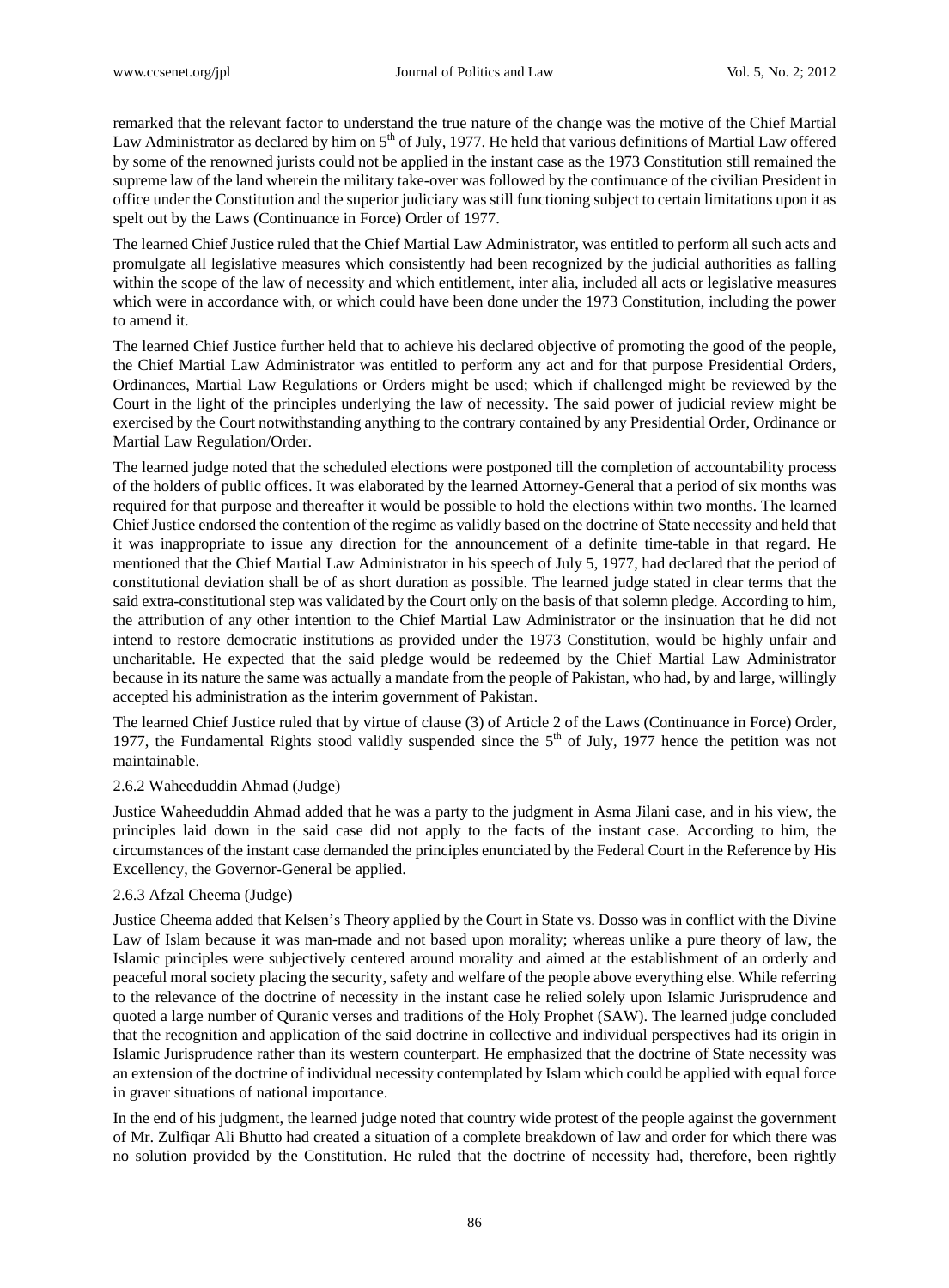resorted to by the Chief of the Army Staff on  $5<sup>th</sup>$  of July, 1977 when he took over administration of the country and imposed Martial Law.

## 2.6.4 Muhammad Akram (Judge)

The learned judge traced the roots of the Kelsen's theory applied in State vs. Dosso and declared that the Kelsenian theory was rightly rejected by the Court in Asma Jilani case. In his view, to provide the solution to the post-revolution legal problems, application of the said theory by Chief Justice Munir in State vs. Dosso, was based upon self-deception.

While dealing with the proclamation of Martial Law and its recognition by the Courts, he declared that the Courts were not obliged to recognize any act of overthrowing the legitimate government and the consequent proclamation of Martial Law as valid. However validation of such act by the Courts would result in providing the legality to the new regime and if the same was declared invalid then the judges could not expect to retain their offices for long.

In the light of the above, the learned judge held that the peculiar facts and circumstances of the instant case demanded application of the law of State necessity which was rightly invoked by the Chief Justice.

## 2.6.5 Dorab Patel (Judge)

Justice Dorab Patel differed with the Chief Justice regarding the application of the doctrine of necessity in the instant case. Referring to the principles of the said doctrine as laid down by the Federal Court in the Reference by His Excellency the Governor-General, he ruled that to resolve the impasse created by the constitutional break-down, the same principles would have to be followed.

## 2.6.6 Qaiser Khan (Judge)

Justice Qaiser Khan noted that notwithstanding there was no provision of the second oath in the Constitution of 1973, the judges of the Superior Courts when required to take a second oath (having no mention of the Constitution of 1973) under the President's post-Proclamation Order 9 of 1977 or to quit, had preferred for the first option; hence the de facto existence of the new Legal Order was conceded by the judiciary through the said new oath. He added that the moment when the Constitution of 1973 was held in abeyance, the Courts had ceased to exist which got revived not by virtue of the old Constitution of 1973 but only by the force of Laws (Continuance in Force) Order of 1977 which was an effective new Legal Order and had suppressed the old Legal Order (Constitution) for the time being. The learned judge raised the question that if after the Proclamation, the Chief Martial Law Administrator had not issued the Laws (Continuance in Force) Order of 1977 and had started ruling the country by decrees through his officers then where would have been that Court and what jurisdiction then it would have had? He concluded that the judicial power needed to be exercised within the framework prescribed by the new Legal Order because the Courts had no other norm available to test the validity of any action and answer any legal questions raised thereof because the actions of the de facto government and the acts of the Martial Law Authority could only be tested under the Old Legal Order when the said government and the authority ceased to exist and the said Legal Order was revived. Hence the Court had no jurisdiction to entertain and adjudicate upon the petition.

Justice Qaisar Khan declined to agree with the Chief Justice regarding the nature and scope of the doctrine of necessity. He held that the said doctrine could not be applied in the instant case as it was not an independent legal system but an integral part of the framework of a total Legal Order and could be resorted only to deal with a situation for which there was no provision in the Constitution. That doctrine had therefore been rightly resorted to by the Chief of the Army Staff on 5<sup>th</sup> of July, 1977. After the suspension of the 1973 Constitution, the said doctrine automatically got suspended with it which automatically reappeared, but within the framework of a new Legal Order, proclaimed under the Laws (Continuance in Force) Order of 1977. He added that if no provision could be found, for dealing with a future situation, under the said new Legal Order, only then the doctrine of necessity could again be resorted to.

The learned judge declined to entertain the contention of the Chief Justice that the pledges made by the Chief Martial Law Administrator through his various public statements must be trusted. He ruled that the said pledges being not enforceable under any law were not concern of the Court because it was a matter only between the Chief Martial Law Administrator and the people of Pakistan. Addressing to the issues of holding general election within prescribed time limit and restoring democracy in the country, he ruled that it was not within the scope and jurisdiction of the Court to direct the Chief Martial Law Administrator to do or not to do such and such things within such and such time.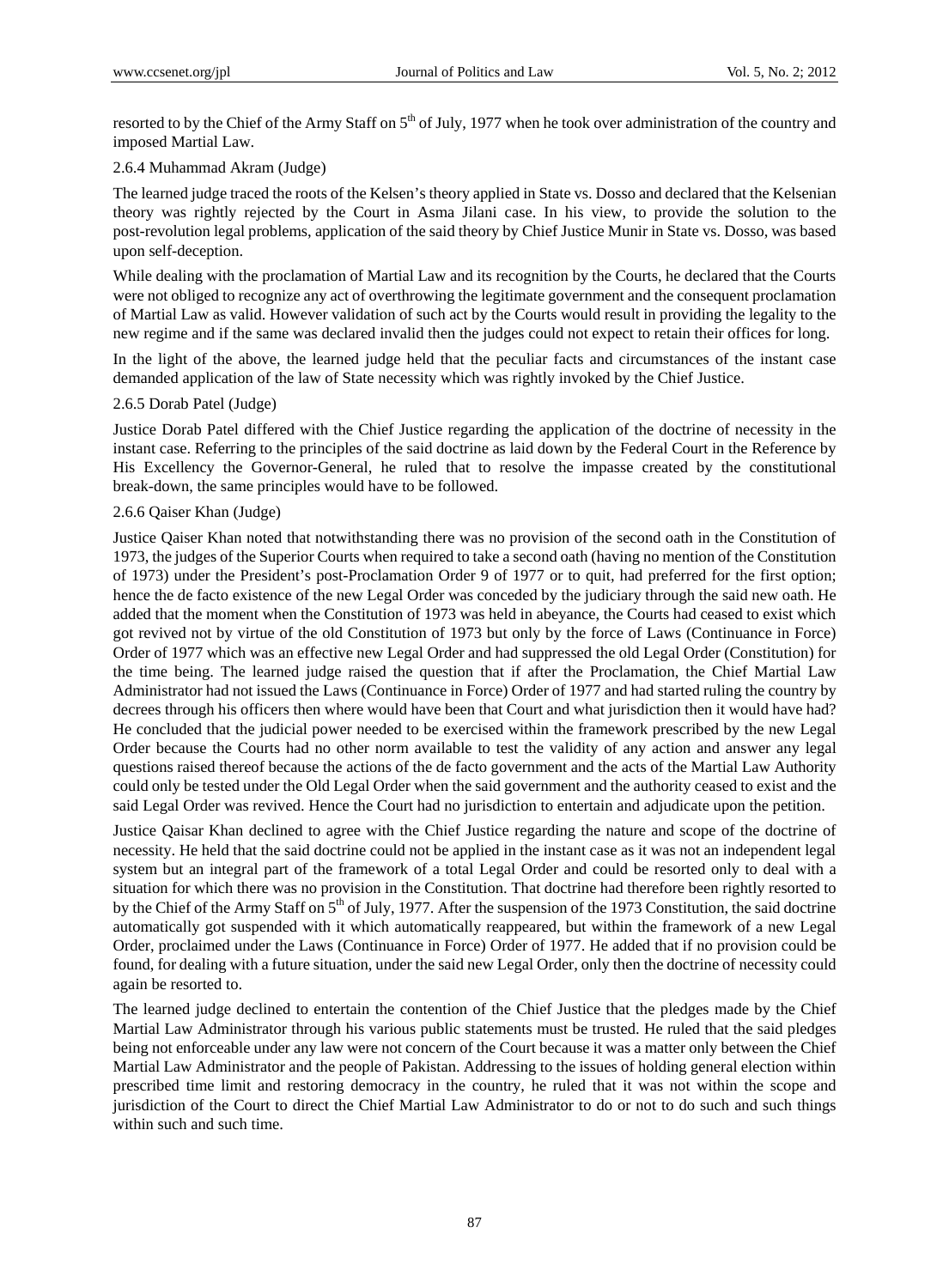2.6.7 Muhammad Haleem (Judge) Agreed with the Chief Justice.

2.6.8 G. Safdar Shah (Judge) Agreed with the Chief Justice.

2.6.9 Dr. Nasim Hassan Shah (Judge)

Justice Nasim Hassan Shah added that the judgments in Dosso and Asma Jilani cases were irrelevant hence inapplicable to the substantially different situation of the instant case. In those cases the intention was to suppress as well as replace the then existing Constitutions with a new Legal Order; whereas in the instant case, the existing Constitution was not abrogated rather merely held in abeyance and to be revived after holding free and fair elections.

He held that the said intervention could not be declared as lawful but could be justified on the basis of the doctrine of "necessity" in terms of which any act that was otherwise unlawful could be rendered as lawful.

Keeping in view the circumstances prevailing in the country on and immediately before  $5<sup>th</sup>$  of July, 1977, he declared that the provisions of the law of necessity were rightly invoked by the Chief Martial Law Administrator hence the action taken by him was valid.

# **3. Syed Zafar Ali Shah vs. General Parvaiz Musharraf, the Chief Executive of Pakistan**

# *3.1 Background*

In 1993, Ghulam Ishaq Khan, after a long political turmoil and tussle between him and Prime Minister Nawaz Sharif, dissolved the Parliament and dismissed the government. When the order of the President was challenged in the Supreme Court of Pakistan, the Court set aside the said order and reinstated the government (Note 11).

Though the said revival of the government did not suit the plan of the establishment and various stakeholders of the power echelon, nevertheless, the same was immediately complied with. Later on, the establishment strictly following the procedure for dissolving the legislature, as laid down by the Constitution managed dissolution of the Parliament, resignation of the President and removal of the Prime Minister albeit through forceful means and under duress. As a consequence the Prime Minister dismissed himself by using his constitutional authority advising the President to dissolve the Parliament and after having acted upon the advice of the Prime Minister, the President resigned his post *prima facie* for personal reasons but to fulfill the agreement accepted by him and Nawaz Sharif under duress.

Farooq Leghari and Benazir Bhutto succeeded Ishaq Khan and Nawaz Sharif as President and Prime Minister respectively. Farooq Leghari was a stalwart and active member of Benazir's PPP hence it was logically anticipated that there would be quite smooth running with cordial and cooperative relationship between the Prime Minister house and the presidency, nevertheless the second term of Benazir Bhutto (1993-96) came to an end with her dismissal by none else but President Farooq Leghari.

# *3.2 Nawaz Sharif Enters his 2nd Term*

Caretaker government was appointed and date was fixed for polling. Initially President Leghari, remained neutral but the incessant attacks from Benazir subsequently forced him to enter into a secret deal with Nawaz Sharif. With the co-operation of the establishment, the President made significant concessions to Nawaz enabling him to contest and win the elections. To accommodate Mian Brothers, Ineligibility Rules regarding the participation of the loan defaulters in the elections were framed in such a way which suited them. Fakhruddin G. Ibrahim, the Federal Law Minister in caretaker government resigned after stating publicly that the President had joined hands with Nawaz to bring him to power (Khan, 2009: 445). The elections were held in February 1997 with remarkably low turnout. The PML (N) obtained absolute majority in the National Assembly, an overwhelming majority in Punjab, emerged as the  $2<sup>nd</sup>$  largest party in NWFP (now Khyber Pakhtunkhwa) whereas in the Provincial Assemblies of Sindh and Balochistan no party emerged with clear majority.

# *3.3 Confrontation with Judiciary*

Nevertheless Chief Justice Sajjad Ali Shah had paved the way for Nawaz Sharif's second term as Prime Minister but the differences between the two arose soon. The event started when the Chief justice took suo moto notice of handcuffing the senior government officials by the Prime Minister and set them free on bail. The opposition of the Chief justice to the enforcement of Anti-Terroirst Law further deepened the gulf between the two. Moreover the names of five judges to be elevated to the Supreme Court were sent by the Chief Justice to the Prime Minister, which was in accordance with the procedure for appointment of the judges as laid down by the judgment in the Al-Jehad Trust case (Note 12). Owing to his personal concern over the names of the two among the said five, the Prime Minister resisted to act upon the recommendations. Various tactics were used and alternative proposals were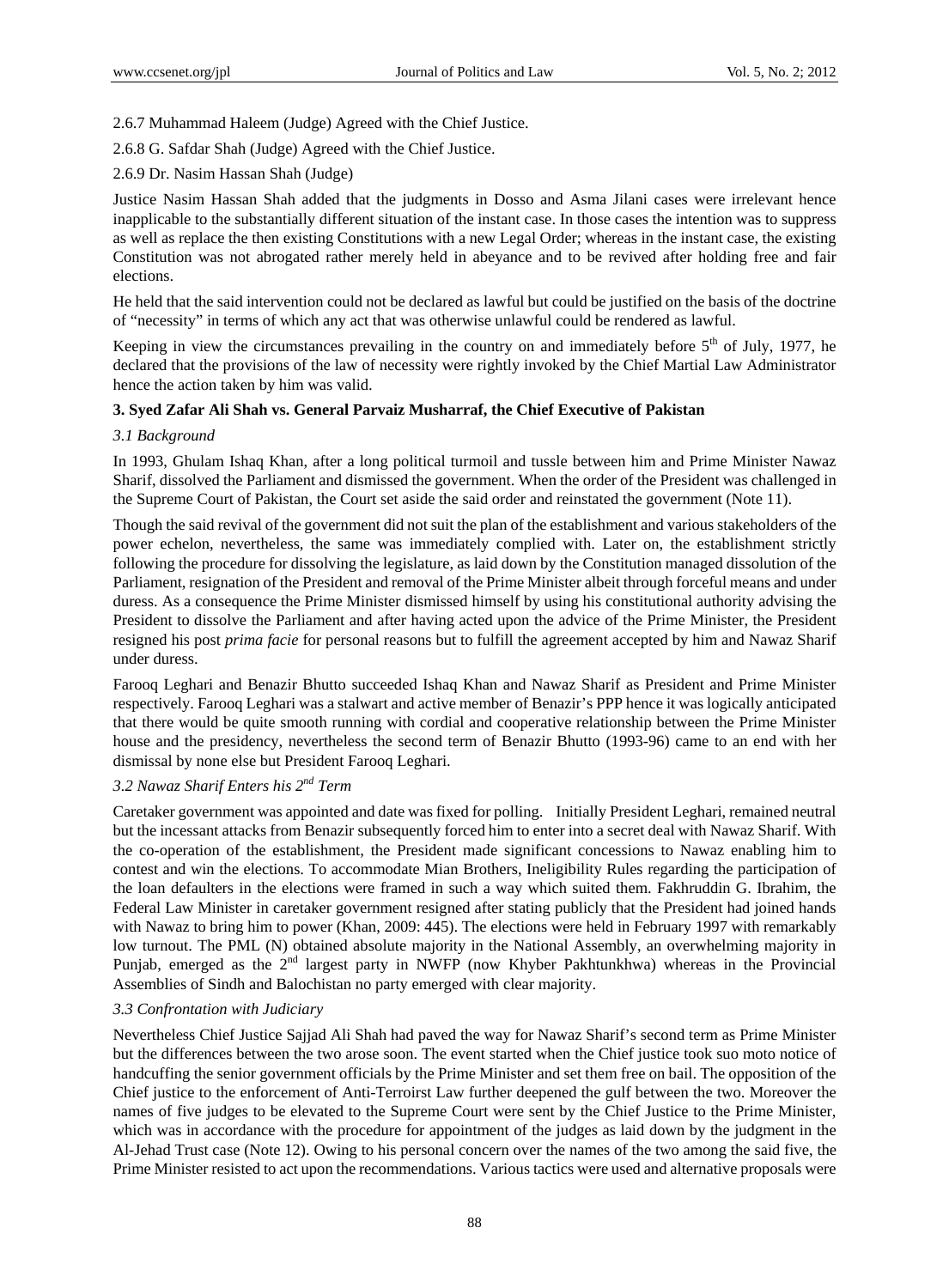floated by the Prime Minister to escape acting upon the recommendations, but when the President intervened, the government had to notify the said appointments.

#### *3.4 The Contempt of Court Case*

In October 1997, the Supreme Court of Pakistan suspended the 14<sup>th</sup> Constitutional Amendment. During a press conference, Nawaz Sharif, vehemently criticized the said suspension and declared the same as illegal and unconstitutional, which resulted in the 'contempt of court' proceedings against him. The Prime Minister had to appear before the Court twice but in his written statement, he just expressed his regret over his remarks, which failed to satisfy the Court. To facilitate the Prime Minister, the Parliament legislated on the issue of contempt proceedings, but President Leghari refused to accord his assent to the said legislation on the ground that he would do the needful provided the Supreme Court didn't prevent him. The Supreme Court picked the hint and while ruling over an application filed on the same issue, restrained the President from signing the Bill.

It was in the notice of the government that the majority of the judges of the Supreme Court were annoyed because of the autocratic style of Chief Justice Sajjad Ali Shah. In Quetta and Peshawar Registries, appointment of Sajjad Ali Shah as Chief Justice of Pakistan, was challenged being in contravention with the judgment of the Supreme Court in Al-Jehad Trust Case. It was believed by some analysts that the Federal Government was involved in the said litigation. Meanwhile the contempt proceedings against the Prime Minister, earlier suspended by the Supreme Court on the request of the military command, were resumed. Reacting to the situation, the PML (N) workers including parliamentarians stormed the Supreme Court building and made it impossible for the judges to continue the hearings. Under the circumstances, the Chief Justice was left with no option but to request the President for the provision of security who forwarded the same to the Prime Minister who ignored it. The Chief Justice then tendered the same request to the Chief of the Army Staff. Meanwhile a double bench of the Quetta Registry passed an order restraining Justice Sajjad Ali Shah to perform in the capacity of the Chief Justice while after almost identical proceedings similar order was passed by the Peshawar Registry of the Supreme Court. Subsequently the seniority issue was dealt with by the Supreme Court at its Principal seat in Islamabad where after lengthy proceedings, Justice Sajjad Shah had to vacate the office. Justice Ajmal Mian, the senior most judge of the Supreme Court, was appointed as the new Chief Justice of Pakistan. Meanwhile when the seniority case was still under process in the Supreme Court, President Leghari who was siding Justice Sajjad Ali Shah against the government had also to resign. His resignation brought to an end the conflict between the judiciary, the executive and the legislature.

#### *3.5 Confrontation with Army*

In the beginning of the second term, Nawaz Sharif was advised by the New York Times, in a leading editorial, that he had to eliminate the uncommon influence of military establishment, clerics and feudal landlords in making of public policy (Ziring, 1998: 601) so after having dealt with the judiciary, the military was on the top of his agenda. In October, 1998, while addressing in Naval War College, General Jehangir Kramat, the then Chief of the Army Staff, proposed that a National Security Council be established for dealing with important national issues. As a consequence he was forced out of his office and succeeded by General Parvaiz Musharraf. After this replacement, media painted Nawaz Sharif as the most powerful Prime Minister in the history of Pakistan as he had succeeded in curtailing the powers of the President through Thirteenth Amendment to the Constitution, rationalized the Parliament through Fourteenth Amendment, forced the President to resign, driven out a Chief Justice from his office and most significant of all sacked the Chief of the Army Staff (Khan, 2009: 472) who in the previous history of Pakistan captured the most powerful position in the establishment and remained always on the delivering end.

As a positive gesture to normalize the relations between the two countries, Nawaz Sharif invited Mr. Vajpayee, Prime Minister of India, to visit Lahore. Nevertheless, this process of normalization was hampered by the Kargil war, where the Indian Army was badly trapped by the Mujahideens supposedly supported by Pakistan Army. The stance of the Pakistan Government over the issue couldn't fetch approval of the international community. Owing to international pressure, Nawaz Sharif had to fly to Washington and sign a unilateral accord with USA without Indian participation to the effect of withdrawal of his forces from Kargil. Accordingly Pakistan Army had to withdraw from Kargil in extremely humiliating and disgusting circumstances. As a natural consequence Nawaz-Army relations became extremely tense. Rumors about sacking of another Army Chief by Nawaz Sharif were in the air (Note 13).

On October 12, 1999, while General Musharraff was on his way back from an official tour to Sri Lanka, Nawaz Sharif appointed General Ziauddin But (who was reportedly related to Nawaz family) as the new Army Chief which appointment was resisted by the Army Corps Commanders. The television screens on that evening displayed the new appointment for a while but soon got interrupted and went blank for a few hours, while after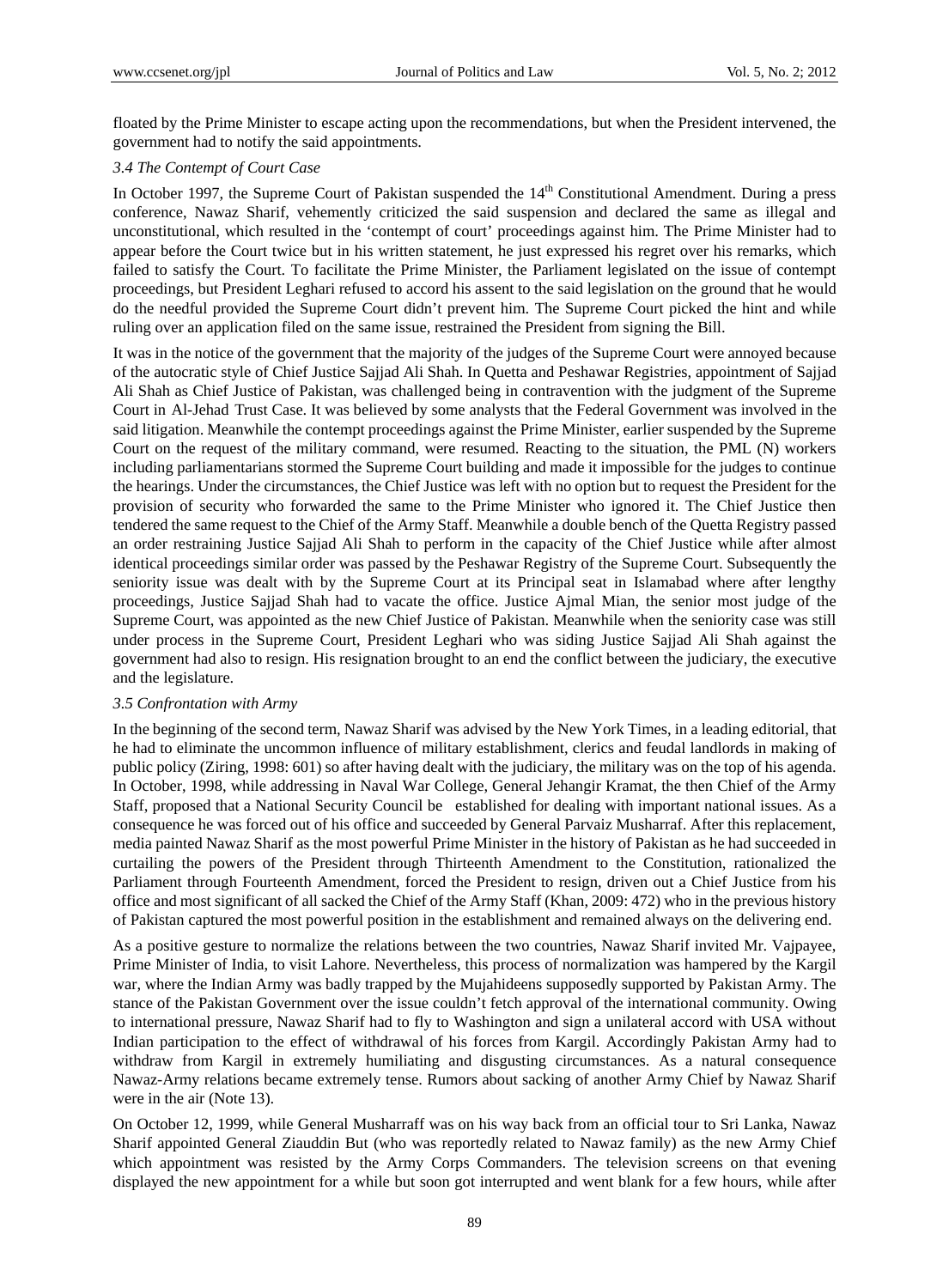resumption the public was informed that Mian Mohammad Nawaz Sharif was sacked by the Army Chief who would address the nation shortly. The new regime alleged that the plane carrying General Musharraf aboard was not allowed by the Nawaz Government to land anywhere in Pakistan, the pilot was rather directed to land outside Pakistan either somewhere in Gulf States or in India. Owing to the acute shortage of fuel, the pilot refused to comply with the direction hence the plane was diverted to Nawabshah. Meanwhile the Army had taken over the control of Karachi Airport and the plane was redirected to land at Karachi.

## *3.6 Military Takeover of 1999 by General Parvaiz Musharraf*

On October 12, 1999, General Parvaiz Musharraf, Chairman Joint Chiefs of Staff Committee and Chief of the Army Staff, suspended the Constitution of 1973, dismissed the government of Mian Mohammad Nawaz Sharif and dissolved the National and Provincial Assemblies. In the beginning, the new regime did not require the judges of the Superior Courts to take fresh oath. The Provisional Constitutional Order (PCO) 1 of 1999 only curtailed the writ jurisdiction of the Superior Courts against any act or order of the Chief Executive or any person exercising powers or jurisdiction under his authority (Note 14). However the Oath of Office (Judges) Order, 1999, promulgated on December 31<sup>st</sup>, 1999, required the judges to take fresh oath as specified under the Constitution of Pakistan; but when the various petitions challenging the take over of 1999 were admitted by the Court, a new order called Oath of Office (Judges) Order, 2000, was promulgated. The new order required the judges to take fresh oath in amended form wherein they were made bound to perform in accordance with the Proclamation of Emergency of October  $14<sup>th</sup>$ , 1999, and the PCO. Saeeduzzaman Siddiqui, the then Chief Justice of Pakistan and five other judges of the Supreme Court refused to take the fresh oath. Those judges who took fresh oath were allowed to retain their offices whereas those who refused or were not offered oath had to quit. Justice Irshad Hassan Khan, being the senior most among the remaining judges was appointed Chief Justice of Pakistan. Seven judges of various High Courts were not offered fresh oath while no judge of the High Court refused to take fresh oath.

#### *3.7 Judgment in Zafar Ali Shah Case*

Syed Zafar Ali Shah, a member of the ousted National Assembly filed a writ petition in the Supreme Court challenging the validity of the act taken by General Parvaiz Musharraf on Oct 12. The petition was heard by a twelve-judge bench of the Court, headed by Irshad Hassan Khan (Chief Justice). He wrote the judgment while all other judges including Justice Iftikhar Muhammad Choudhry (Chief Justice of the Supreme Court of Pakistan 2011) endorsed without adding separate notes of their own. The Court held that the step taken by General Parvaiz Musharraf was valid as the same was motivated by the doctrine of State necessity.

#### 3.7.1 Judgment

The learned Chief Justice examined the circumstances which preceded the military take over of Oct 12, 1999. He was informed by the Attorney-General that on the said date, the ousted Prime Minister issued an illegal order to the effect of retiring General Musharraf, the COAS, and nominating General Ziauddin But as his successor; hence attempted to create dissension among the Armed Forces and threaten the integrity and sovereignty of the country. Moreover, he attempted to hijack the Flight PK-805 carrying on board General Musharraf and 197 persons, through a criminal conspiracy, with the connivance of his associates and co-conspirators at Karachi and Islamabad.

The learned Attorney-General also alleged that the former Prime Minister and his chosen few indulged in corruption, plundered the national wealth amassing their personal wealth through engineering bank defaults of Rs. 365 billion and, which destroyed the national economy. The scale of corrupt practices was so massive that the ordinary functioning of the government in accordance with the provision of the Constitution and the law had lost its meanings. The government was being run contrary to the provisions of the Constitution and there were massive and widespread violations of the Constitution and the law, As a consequence, the former government lost public faith and its constitutional/moral authority stood completely eroded which culminated in the creation of somewhat similar situation to that prevalent in the country at July, 1977. The Attorney-General concluded that in those circumstances the Armed Forces were compelled to move in as the last resort to prevent further destabilization, to cleanse the system and ultimately restore true democracy.

The Attorney-General pleaded that the former government was suffering from lack of transparency and accountability. There were serious allegations of corruption, nepotism, against it and that where there was corruption, there was no good government. The learned Chief Justice endorsed this contention of the Attorney-General and remarked that corruption by itself was a ground for imposition of Martial Law or Proclamation of Emergencies. He upheld the Federation's view that the democratic institutions under the previous government were not functioning in accordance with the Constitution and had become privy to the one man rule and the very purpose for their establishment stood defeated through their conduct. The learned Chief Justice also upheld the allegation that the former Prime Minister was involved in politicizing and destabilizing the Army, and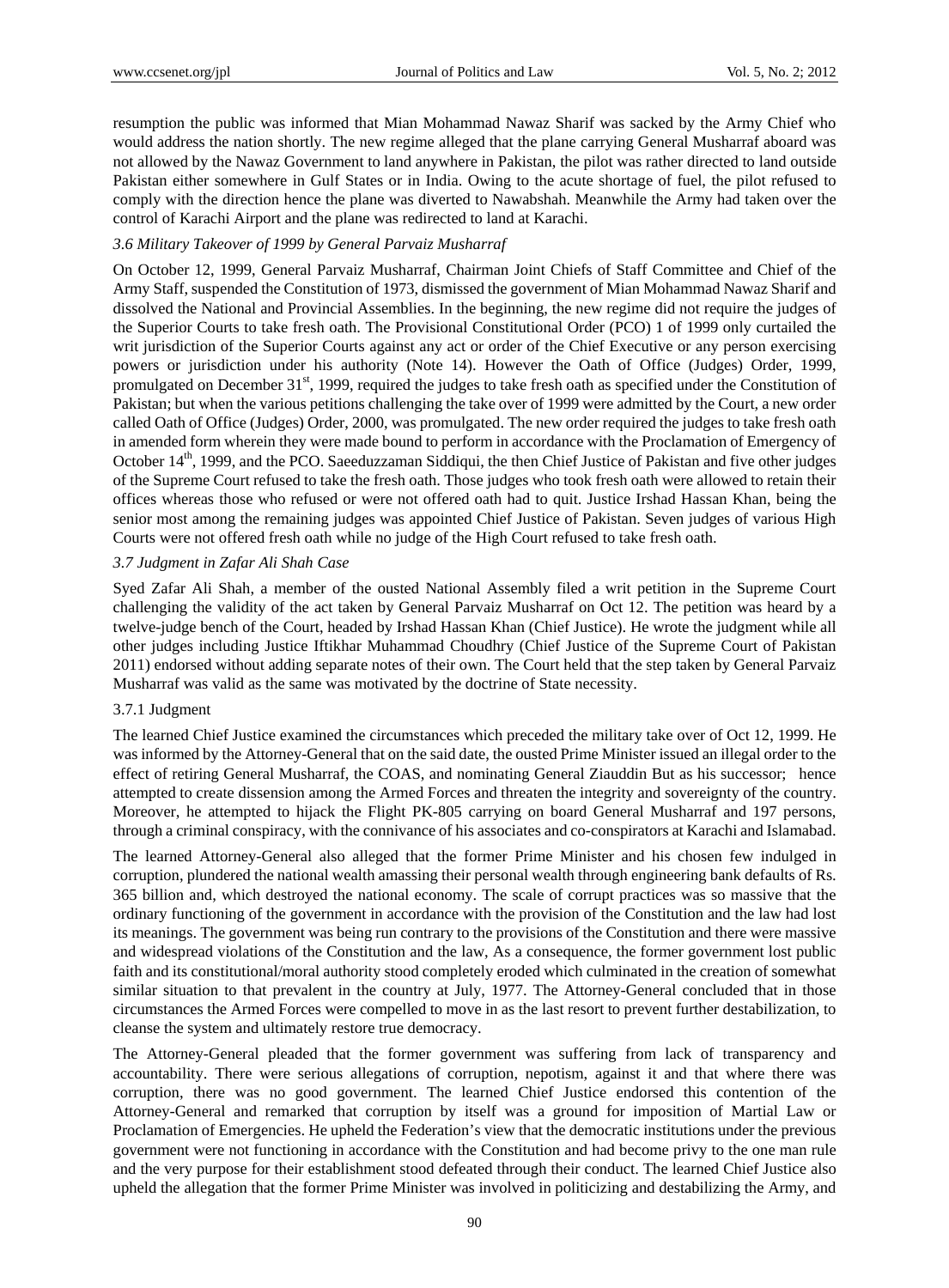created dissensions within its ranks. He remarked that the success of the plan of Oct 12 would have been much more disastrous for both the Armed Forces and the country.

After the Attorney-General had concluded his arguments, the learned Chief Justice, while explaining the nature and application of the law of State necessity ruled that only the Superior Courts could decide whether any given extra-ordinary circumstances had warranted the application of the above doctrine. He referred to his own judgment in the case of Liaqat Hussain (Note 15) in which he had briefly summarized all the prerequisites for the attraction of the said doctrine as laid down earlier by the Court in Nusrat Bhutto case. He held that the said elements included inevitable necessity, exceptional circumstances, no other remedy to apply, measures taken and level of necessity needed to be proportionate etc.

He remarked that all the said elements were present on  $12<sup>th</sup>$  of Oct, 1999 as the machinery of the government both at the federal and provincial levels had completely broken down which had rendered the Constitution unworkable. In the circumstances when the Constitution could not provide any solution, the action taken by the Armed Forces was dictated by the highest considerations of State necessity and welfare of the people. They intervened to protect the integrity and sovereignty of the county, save it from further chaos, maintain peace, order, economic stability, justice and good governance. He noted that in the instant case the Court already had passed the short order and given *de jure* status to the regime which took over on October 12, 1999.

He ruled that the action of Oct 12, 1999, was qualified for validation on the ground of State necessity/survival.

Mr. Khalid Anwar a renowned lawyer and Law Minister in the ousted cabinet submitted that since the doctrine of State necessity had been buried by the British Courts long ago, hence could not be resurrected as done by the Federal Court in Special Reference No. 1 of 1955. The Chief Justice declined to accept that contention ruling that the precedents from foreign jurisprudence though entitled for reverence and respect were not applicable to the facts and circumstances prevailing on Oct 12, 1999.

The Chief Justice noted that the Constitution of 1973 was held in abeyance and the regime had announced that the country was to be run as nearly as possible in accordance with the Constitution. He noted that General Parvaiz Musharraf had proclaimed himself as the Chief Executive of Pakistan and remarked that

"Since particularly, he is performing the functions of the Prime Minister, he holds the position of Chief Executive in the scheme of the Constitution and the criticism on this aspect is uncalled for."(Note 16)

He ruled that notwithstanding the Prime Minister had to act as the Chief Executive of the country under the Constitution of 1973, General Parvaiz Musharraf had validly proclaimed himself as the Chief Executive of Pakistan.

While endorsing to the contention of the Federation that the Chief Executive be accorded the power to amend the Constitution, the learned Chief Justice remarked that the scope of the power to amend the Constitution, to be conferred upon the Chief Executive, could not be wider than that exercised by the Parliament itself. He referred to the judgment of the Court in Mahmood Khan Achakzai case (Note 17) where it was held that the Parliament could not alter the basic features of the Constitution. He ruled that the power to amend the Constitution was conferred upon the Chief Executive and the use of which power would be strictly circumscribed by the limitations set by the Court. He laid down the limitations, which were right in the same line as adopted by the Court in Begum Nusrat Bhutto case. He directed the Chief Executive to bring the changes of constitutional nature only with a motive to achieve his objectives declared through his speeches of  $13<sup>th</sup>$  and  $17<sup>th</sup>$  October 1999. While determining the time-scale for the restoration of the institutions as provided by the Constitution, the Chief Justice noted that as submitted by the Attorney-General, the updating of electoral rolls would take two years and only then it would be possible for the Chief Executive to hold the general elections and put back the country into democratic process. In the light of that argument he fixed a period of three years to do the needful.

# **4. Analysis**

If we compare the circumstances leading to the imposition of Martial Law in 1977 and army takeover of 1999 we find that at the both occasions an all powerful (only according to the provisions of the Constitution) Prime Minister was heading the government. Z.A. Bhutto, who was the creator of the 1973 Constitution, assigned all powers to the Prime Minister (himself) leaving only a ceremonial role for the President. Zia through 8<sup>th</sup> Amendment had curtailed substantial powers of the Prime Minister and shifted it to the President. Nawaz Sharif had to repeal the said Amendment through the 13<sup>th</sup> Amendment to bring back all powers for the Prime Minister (himself) again leaving only a ceremonial role for the President. Bhutto was a seasoned politician and before assuming the office of the President/Prime Minister had become very well acquainted with the ministerial job as Foreign Minister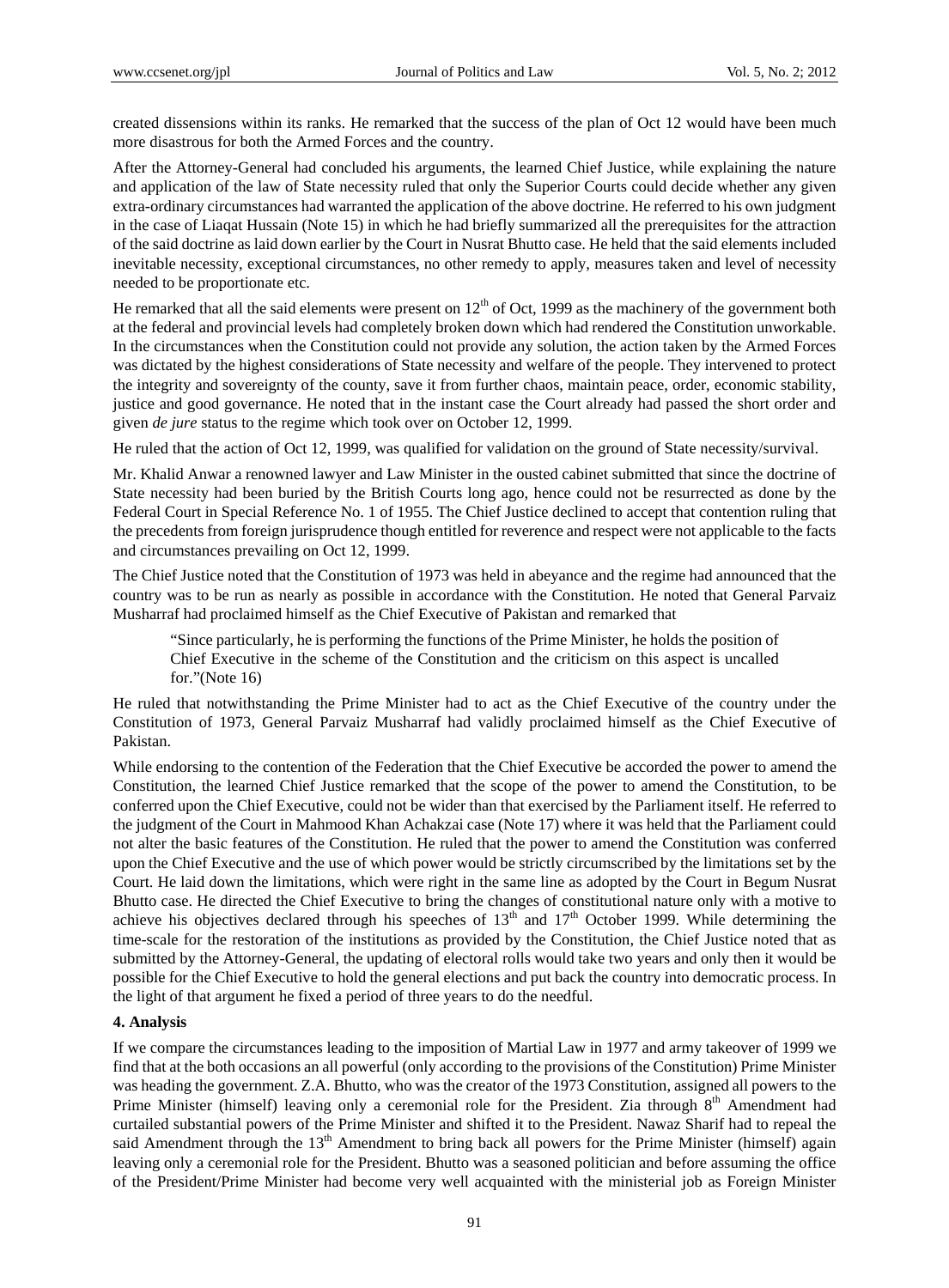under Ayub Khan. Thus having obtained skills for statesmanship, he had privilege over Nawaz who was quite alien to the art of state-craft when he became the Chief Minister of Punjab in 1988 and Prime Minister in 1990 and 1997. Moreover Bhutto came into power after the debacle of East Pakistan in 1971. At that juncture the civil-military bureaucracy coalition, which occupied the position of the most powerful and significant stake-holder of state affairs in Pakistan since 1947, had become demoralized. Their extra constitutional role in politics was strongly condemned by the intelligentsia, writers, analysts and public at large and declared as the major cause for the dismemberment of Pakistan. Logically the tired and beaten horse of the civil-military bureaucracy was not in a position to assert and resume its role immediately which provided Bhutto a considerable space to breathe and establish as a person to deliver. On intellectual level, there was no match of Bhutto in civil bureaucracy hence he very soon brought them under his command and they behaved like tamed horse for a while albeit unhappily; whereas when Nawaz Sharif became the Prime Minister in 1997, civil-military bureaucracy coalition had again captured the driving seat since 1977 and had established its role through a powerful President as their representative in a system which allowed only a controlled/guided democracy with "rationalized" institutions.

One thing common and identical in the Martial Law of 1977 and military takeover of 1999 is that at both the occasions an "all powerful" Prime Minister was removed by the establishment through military bureaucracy because in the forthcoming days a powerful Parliament and Prime Minister did not suit the designs of the establishment and the agencies and was also not congenial for the USA to use Pakistan as front-line state and a strategic base to achieve their targets in Central and South Asia. Bhutto's ouster from power preceded the soviet occupation of Afghanistan in 1979. At that juncture the role played by Pakistan as front-line state provides strong and valid evidence for the above contention. Similarly the dismissal of the Nawaz Sharif's government by General Musharraf also coincided with the American occupation of Afghanistan in the beginning of the  $21<sup>st</sup>$ century when again Pakistan not only played the role of a front-line state but has become the battle-field and victim as well. In November 2011, the NATO forces hit two Pakistani Posts in the Mehmand Agency and killed 24 troops leaving many other injured. Moreover Bhutto and Nawaz both had become intolerable for the establishment due to their autocratic, egoistic and snobbish behavior, whereas the establishment in Pakistan always feel comfortable with yes-man Prime Minister and the moment he/she tries to violate the rules of the game is removed. Khwaja Nazimuddin (1953), Mohammad Ali Bogra (1954), Hussain Shaheed Suharwardi (1957), Z.A. Bhutto (1977), Mohammad Khan Junejo (1988), Benazir Bhutto (1990), Nawaz Sharif (1999) are examples.

In the two cases some circumstances were dissimilar. Dismissal of Z.A. Bhutto was preceded by a country wide agitation launched and patronized by the political parties opposing Bhutto on account of allegedly rigged general elections. Irrespective of the fact that an agreement between him and the opposition parties had been finalized and was to be signed very shortly (Note 18);the army-men moved, dismissed and captured Bhutto because the patch-up and cease-fire between them was not acceptable to the establishment and local or international agencies. It is worth mentioning that in response to the demand of the opposition parties Bhutto had agreed to the withdrawal of the Armed Forces from Balochistan and release of Khan Abdul Wali Khan (Chief of the National Awami Party) and his associates from Hyderabad jail where they were being tried for alleged conspiracy leading to treason. It was reported that General Ziaul Haq, the then COAS, walked out of the meeting room and jeopardized the forthcoming agreement. It is surprisingly interesting that, just after the imposition of Martial Law, Zia withdrew the Armed Forces from Balochistan as well as released Wali Khan and others. The analysis and observation offered by Professor Lawrence Ziring cited and quoted above also supports the contention that the civil and military bureaucracy had already (1976) become impatient and intolerant towards Bhutto and had decided not to allow him to continue. In 1999 again the establishment had become impatient and intolerant towards an all powerful Prime Minister Mian Mohammad Nawaz Sharif who had kept a COAS(General Asif Nawaz Janjua) under pressure till he died, sacked another COAS(General Jehangir Karamat) through obtaining his resignation and finally had attempted to sack yet another COAS(General Parvaiz Musharraf) and replace him by General Ziauddin after having a raw with the former over the mis-adventure and consequent humiliation at Kargil. But General Parvaiz Musharraf retaliated promptly, sacked him and took over the administration of the country without imposing Martial Law.

If we examine the verdict in the two cases i.e. The Nusrat Bhutto and Zafar Ali Shah, we find almost similar rulings of the Court. In 1977 the Martial law was imposed and Bhutto was sacked for maladministration, corruption, nepotism and allegedly rigged elections of March 1977 which had triggered a large scale protest and agitation creating a very serious condition of law and order thus rendering the then existing Constitution non-operational and unworkable. The situation on October 12, 1999, was altogether different than that on or before July  $5<sup>th</sup> 1977$ . Nawaz Sharif was sacked on the charges of maladministration, corruption, nepotism and mismanagement of the national wealth combined with the attempt to disrupt the unity and discipline of the Armed Forces. As far as the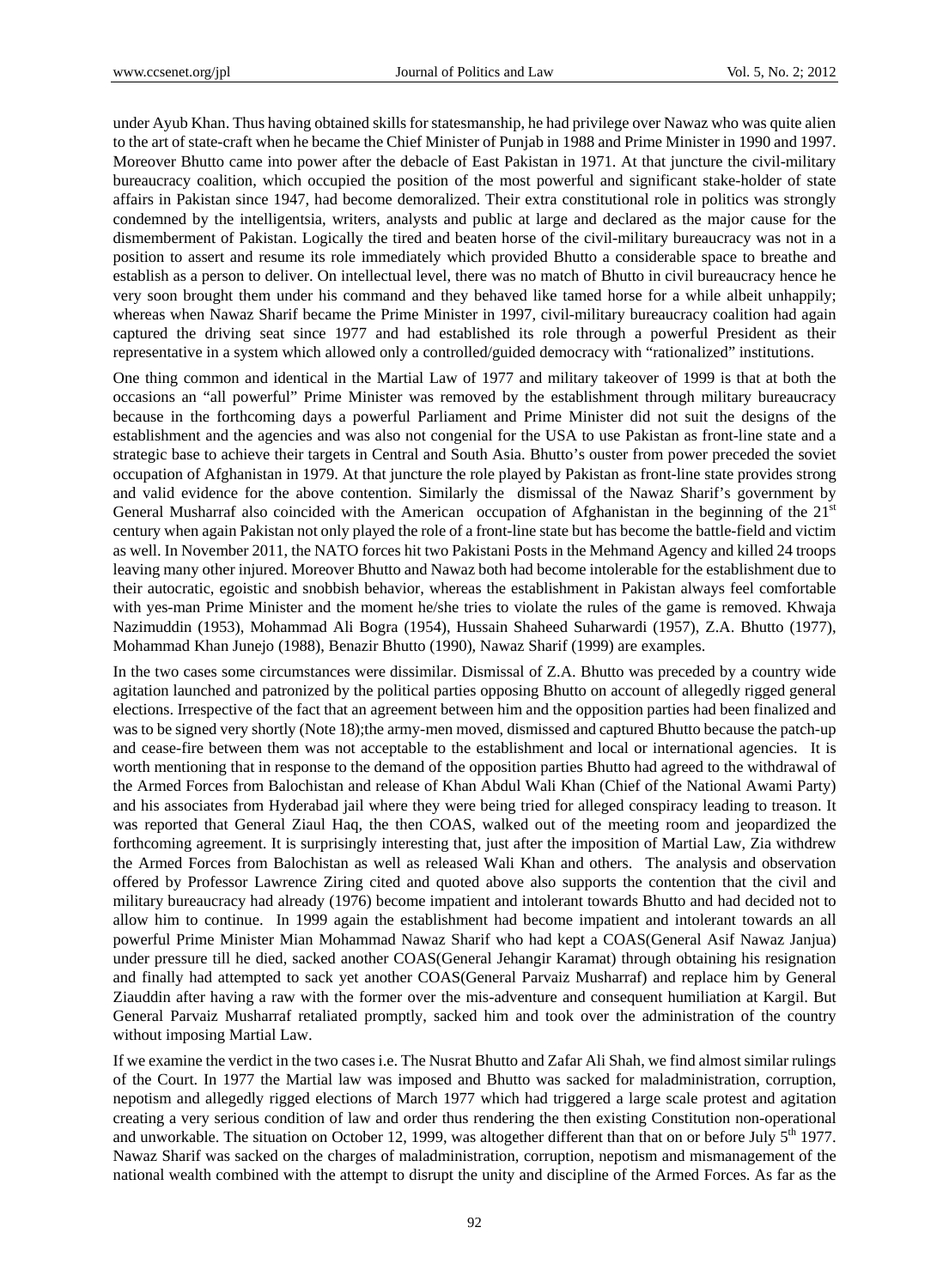charges of corruption were concerned, it was a progressive and continuous factor which could not be considered as an immediate cause to provide justification for resorting to the extra-constitutional step of that gravity. In fact this was the outcome of quite a long tussle between a Prime Minister having concentrated all constitutional powers in his hands and the Armed Forces which were eager to assert and play their extra-constitutional role as usual.

It is interesting to note that the Supreme Court placed both the cases on the same shelf and level. The Court validated the extra-constitutional step taken by the Armed Forces in both the instances applying the law of State necessity. General Zia (1977) and General Musharraf (1999) both were accorded the power to make laws and amend the Constitution. In Nusrat Bhutto case no time limit was fixed by the Court for the Martial Law authorities to complete the process of accountability and holding fresh general elections whereas in Zafar Ali Shah case the Court fixed a period of three years which is considerably a long spell to undo/check the corruption and hold fresh general elections.

It appears that in both the cases the Court had no other consideration and intention but to validate the extra-constitutional step taken by the Armed Forces on one pretext or the other thus allowing them to rule for long periods of eleven and nine years respectively. During these periods, the growth of a responsible government in the country was hampered; the Constitution was not allowed to work while the institutions were refrained to perform their respective functions (Note 19).

Again in 2011, the enactment of the  $18<sup>th</sup>$  Amendment in the Constitution has established supremacy of the Parliament with an all powerful Prime Minister. There is a growing tension and quite uncomfortable relationship between the civil and military leadership. Prime Minister Syed Yousaf Raza Gillani and COAS General Ashfaq Parvaiz Kiani seem to be in the mid of cold war. The memo-gate issue resulting in the sacking of Hussain Haqqani, Pakistan's Ambassador to US through his resignation has brought the civil-military relationship again to a boiling point (Note 20).

The prevailing tension among the civil military leadership indicates that the same does not suit the other stake-holders of the state which further supports the argument and contention of this study. During hearing of the petitions filed by Nawaz Sharif and others over the memo scandal, the Supreme Court was informed that after US raid of May 2, 2011, on Usama Bin Laden's compound in Abbotabad, an impression was created that the army wanted to takeover (Note 21).

By virtue of the 18<sup>th</sup> Amendment, the President (Asif Ali Zardari) is left with a ceremonial role and the Prime Minister (Yousaf Raza Gillani) enjoys substantial powers. They belong to the same political party (Pakistan Peoples Party) wherein the President as the head of the party is able to play an assertive role keeping the Prime Minister under his command. In this situation the non-state actors have the opportunity to get the needful done by a single person i.e. the President which is easily endorsed and owned by the Prime Minister, the Cabinet and the Parliament. But in the future when these two positions go to persons belonging to different political parties, there is a very big question mark that how the establishment would deal with a powerful Prime Minister like Bhutto (1977) and Nawaz Sharif (1999)? Would they again resort to the extra-constitutional step to unseat such an all powerful Prime Minister? These questions need to be answered and the correct answer shall be provided by the future events only.

At present, the role played by the Supreme Court of Pakistan is quite positive and supportive for the working of the Constitution and respective institutions of the country. At the time when this study is being finalized (end December 2011) Justice Iftikhar Mohammad Choudhary, Chief Justice of the Supreme Court of Pakistan and all other judges of the higher judiciary have time and again endorsed the contention of the study that the validation of the extra-constitutional steps taken by the Armed Forces was unjustified, uncalled for and detrimental to the constitutional and political development of the country.

Justice Iftikhar Mohammad Choudhary, during a conversation with delegation of National Defense University at the Supreme Court building, reiterated that

"any action of the armed forces taken without a direction by the federal government will be unconstitutional, illegal, void ab initio and consequently of no legal effect." (Note 22)

Again while hearing the petitions over the memo scandal Justice Choudhary has categorically warned the Armed Forces that the Higher Courts including the Apex Court would not validate any extra-constitutional step taken by them and would not allow anyone to disrupt the working of the Constitution and the respective institutions (Note 23). He added that

"the (amended) code of conduct demands the judges to preserve and protect the constitution at all cost. The system will run according to what the constitution demands."(Note 24)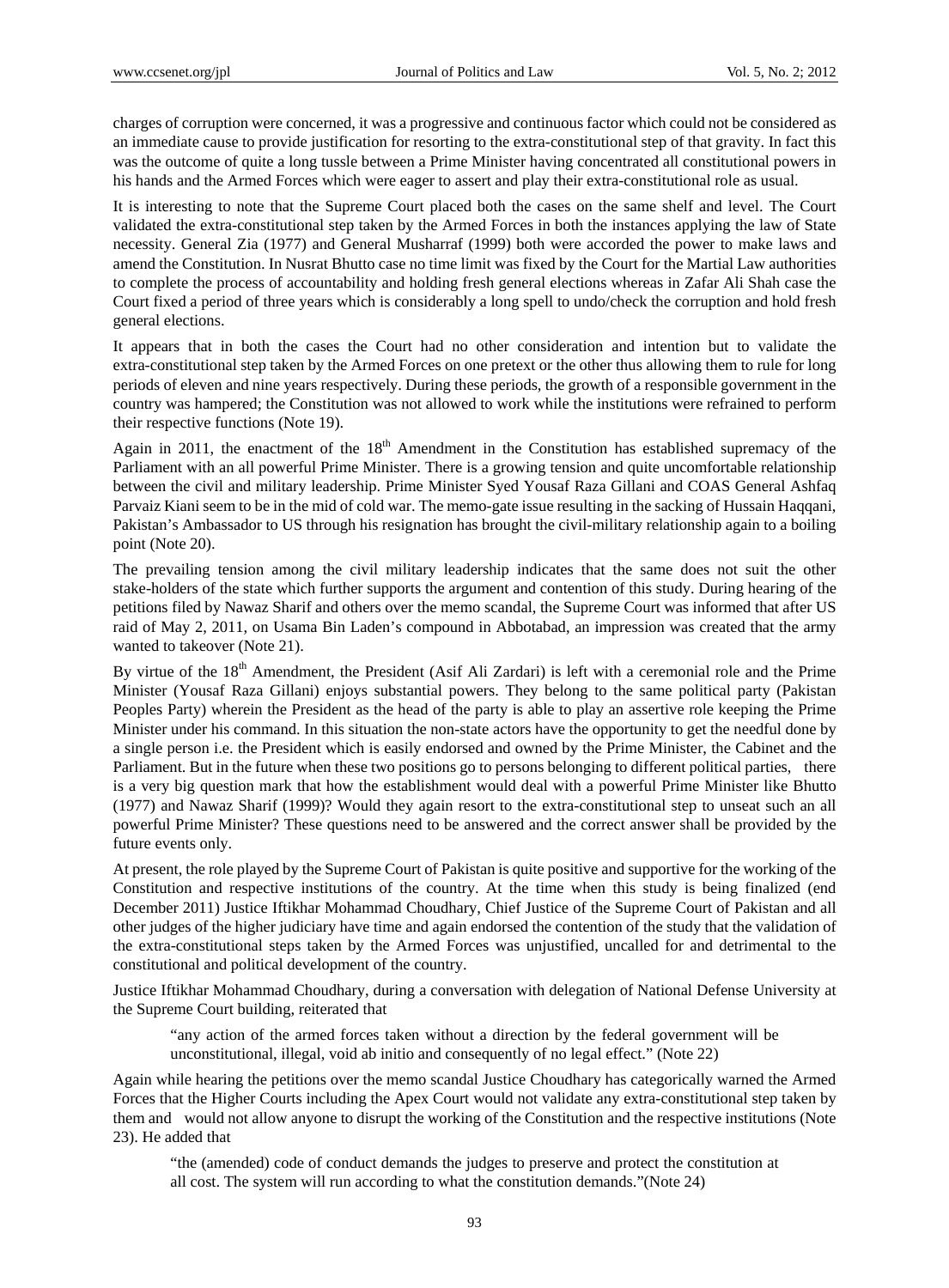But keeping in view the previous role of the judiciary at such occasions, it shall be premature to precisely predict that what is in the store for the country in the near and distant future. It cannot be said as sure that in the instance of a military takeover in future, the judges of the higher judiciary shall resist or succumb to the pressure and validate the said extra-constitutional step.

## **References**

Al-Jehad Trust vs. Federation of Pakistan 1996 PLD 324 (SC).

Begum Nusrat Bhutto vs. Chief of the Army Staff and Federation of Pakistan 1977 PLD 657 (SC).

Hussain, F. A. (1989). *The Problems of Federalism and Regional Autonomy in Pakistan.* (Unpublished M. Phil. Thesis). The London School of Economics & Political Science, London, United Kingdom.

Khan, H. (2009). *Constitutional and Political History of Pakistan.* 2nd Edition. Karachi: Oxford University Press.

*Mehmood Khan Achakzai vs Federation of Pakistan* 1997 PLD 426 (SC).

*Mian Muhammad Nawaz Sharif vs. Federation of Pakistan* 1993 PLD 473 (SC).

*Miss Asma Jilani vs Government of the Punjab* 1972 PLD 139 (SC).

Newberg, P. R. (1995). *Judging the state-Courts and constitutional politics in Pakistan.* New Delhi: Foundation Books. http://dx.doi.org/10.1017/CBO9780511563362

*Reference by His Excellency The Governor General* 1955 *PLD* 435 (FC).

*State vs. Dosso* 1958 PLD 533 (SC).

*Syed Zafar Ali Shah vs. General Parvaiz Musharraf* 2000 PLD 869 (SC).

Ziring, L. (1998). *Pakistan in the Twentieth Century*. 2nd Impression. Karachi: Oxford University Press.

## **Notes**

Note 1. However no writ jurisdiction was available against CMLA or any MLA or any person acting on their authority. (See Khan, 2009: 342)

Note 2. *The Sun, Lahore*, 23<sup>rd</sup> September 1977 reported about the issuance of CMLA's Order No.6 of 1977(5<sup>th</sup> amendment) to CMLA (Order No. 1) of 1977 having the effect as if Articles 179, 195, 199 had not been amended.

Note 3. "Requiring all High Court judges to take oath in the form set out in the schedule thereof where significant and material alterations were made particularly the entire sentence "That I will preserve, protect, and defend the Constitution of the Islamic Republic of Pakistan" was totally omitted". (See Khan, 2009: 342)

Note 4. *The Sun, Lahore,* 24 September 1977 reported that ten Judges of the Lahore High Court took oath in pursuance of the said Order.

Note 5. Supreme Court Judges (Oath of Office) Order 1977. *The Sun, Lahore,* 24 September 1977 reported about the oath taken by Anwar-ul-Haq and other Judges of the Superior Courts. As quoted by the newspaper, the amended oath read as:

"That, as the Chief Justice (or a Judge) of the Supreme Court of Pakistan, I will discharge my duties, and perform my functions, honestly, to the best of my ability and faithfully in accordance with the law:

That I will abide by the code of conduct issued by the Supreme Judicial Council:

That I will not allow my personal interests to influence my official conduct or my official decisions:

And that, in all circumstances, I will do right to all manner of people, according to law, without fear or favour, affection or ill-will."

It had no mention of the Constitution of the Islamic Republic of Pakistan. Compare from original oath in *THE CONSTITUTION OF ISLAMIC REPUBLIC OF PAKISTAN [AS AMENDED UPTO 1ST FEBRUARY, 1989],*  Lahore: P.L.D. Publishers. p184.

Note 6. *The Sun, Lahore,* 2 October 1977, reported that October 18 polls had been postponed by CMLA till such time the process of accountability was completed.

Note 7. *State vs. Dosso* 1958 PLD 533 (SC). Here the Martial Law of 1958 was validated by Chief Justice Mohammad Munir. (See also Newberg, 1995: 162-163).